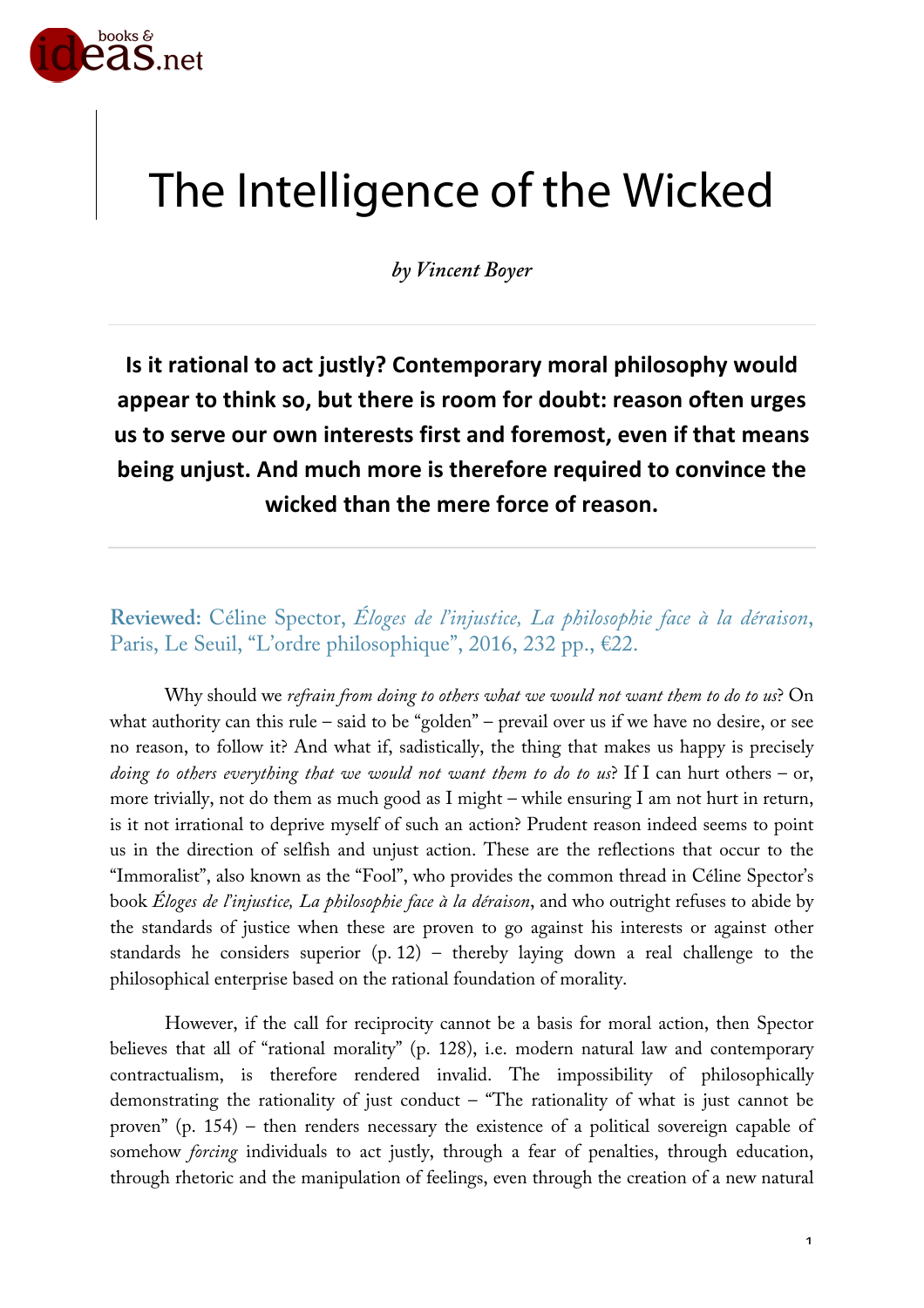or civil religion,<sup>1</sup> i.e. making people obey the law and respect their contracts for the good of the community.

## **A reflection on the history of philosophy**

In this book, the philosophical theory of the indemonstrable rationality of what is just, understood as the *raison d'être* of a political order (p. 215), is coupled with a theory on *the history of political philosophy* that is equally important. Indeed, according to Céline Spector, the traditional philosophers – from Plato to Sade<sup>2</sup> through Hobbes, Diderot, Hume and Rousseau – did not shy away from the Immoralist but all recognised with reason and lucidity that they could not "overcome" him (p. 24) on argumentative grounds, given that philosophy conceived as a purely argumentative discipline reaches its limits here. By creating their own opponents – be they Callicles and Thrasymachus in Plato, or "the independent man" in Rousseau – these philosophers thus showed philosophy's powerlessness to convince people to adopt a just conduct if they did not already wish to do so.

This provides Spector with an opportunity to make good use of the Deleuzian concept of the "conceptual persona" who, as his inventor emphasised, was not merely a "character of dialogue" or the philosopher's representative, but who, by opposing philosophical discourse, "play a part in the very creation of the author's concepts".<sup>3</sup> According to Spector, conceptual creation therefore takes place primarily in a "body-to-body" (p. 99 and p. 154) or even eristic dialogue with the one who embodies this ambiguous figure, given that he is both the philosopher's double – thus the "violent reasoner" invented by Diderot in his article on "Natural right" shared his materialist and determinist position (see pp. 95-110) – and an antiphilosopher.

However, contemporary or so-called "analytic" Anglo-Saxon political philosophy went beyond these limits and, from the 1950s, made the fatal mistake of believing that justice could be imposed by force of reason alone. For Spector, its support of such a theory made contemporary political philosophy blind to the unavoidable truth of the political evil that experience and history nonetheless place before our very eyes – and which would today be

<sup>&</sup>lt;sup>1</sup> " [...] in order to avoid the Prisoner's Dilemma (in which no one cooperates for fear of others' defection, leaving everyone in a worse situation than if the joint action had occurred,) it is necessary to *force men to be just* by threatening punishment if they violate the rules of cooperation," (p. 142) writes Spector in reference to David Hume, whose theory she appears to endorse and assimilate with the Rousseauist imperative to "force men to be free" (see p. 135 and p. 140 for an enlightening commentary of this commonly misunderstood notion.)<br><sup>2</sup> "Despite his inconsistencies, without doubt Sade must be taken seriously," writes Spector, who thus decides to

consider Sade as a philosopher in his own right (p. 171). On the subject of Sadian immoralism and the need to consider Sade as a serious (and dangerous) philosopher, see the essay by Pierre-Henri Castel, "Sade à Rome" in *Pervers, Analyse d'un concept*, Ithaque, 2014, pp. 79-139.<br><sup>3</sup> Gilles Deleuze and Félix Guattari, *What is Philosophy?*, translated by Hugh Tomlinson and Graham Burchell,

Columbia University Press, 1994, p. 63.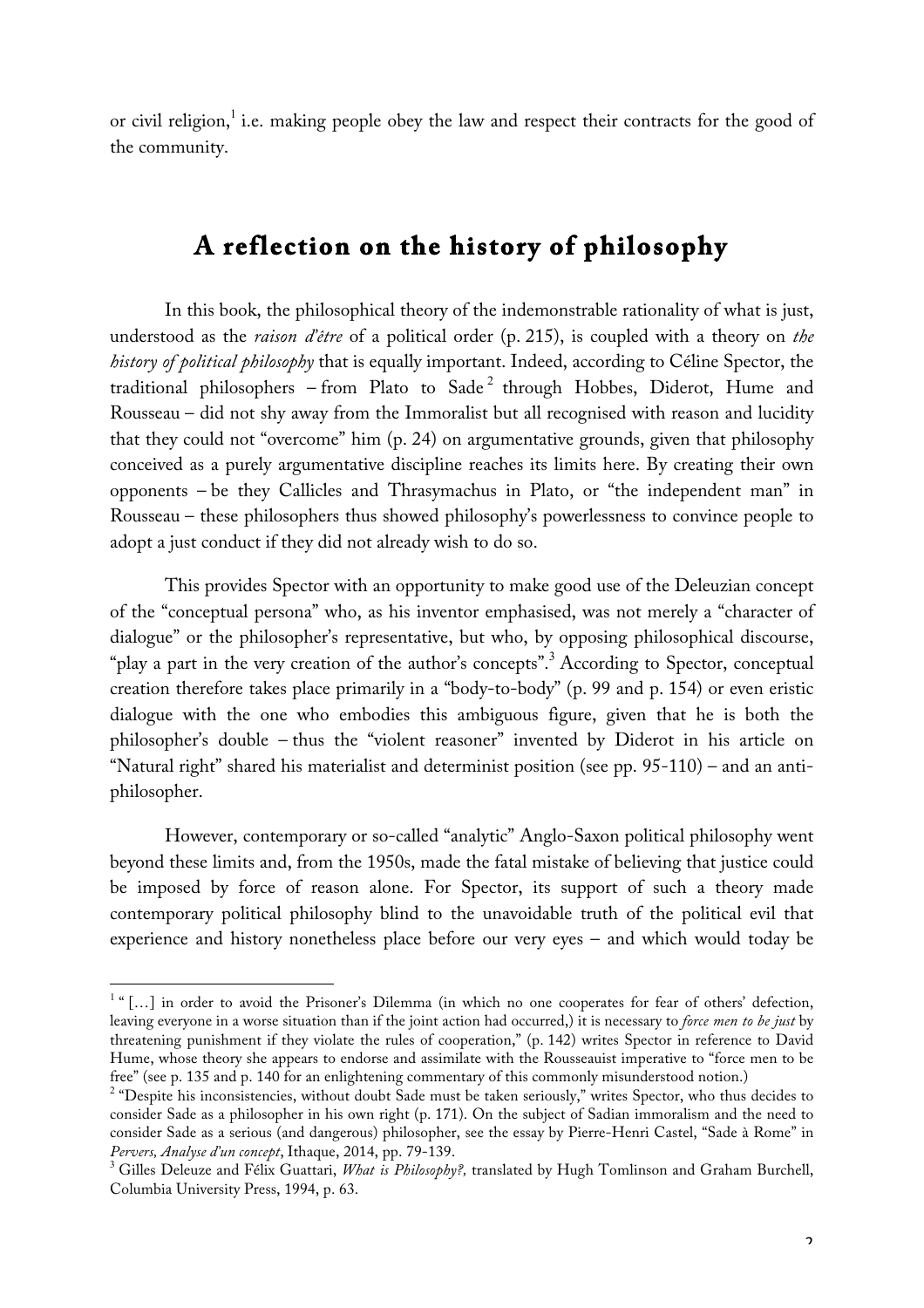illustrated perfectly by the fanatical terrorist whom no argument could ever persuade to act differently (the book in fact devotes several pages to this contemporary figure: pp. 24-27 and pp. 228-231, and p. 11 begins by recalling September 11<sup>th</sup> 2001.)

Based on a history of political and moral philosophy from antiquity to today, which inevitably leaves out important figures such as Aristotle and Kant, 4 to name but two, the accusation made by Céline Spector is extremely serious: wrongly considering that just conduct is rational conduct *par excellence* on the one hand, and that anyone may be convinced of it on the other hand, quite simply means the death of politics and its *raison d'être* marked by what might be referred to as the "*philosophist* trend" <sup>5</sup> of contemporary Anglo-Saxon political philosophy. However, we believe this observation needs to be qualified.

## **Who forgets about evil?**

In Céline Spector's view, a remarkable shift took place in the 1950s: political philosophy ceased to take charge of the immoralist and fell into a damaging irenicism. Unfortunately, of the six chapters that make up the book, only the last one is explicitly devoted to an analysis and radical critique of analytical political philosophy ("Le passager clandestin," (The free rider) pp. 195-217.) The first five chapters of the book, meanwhile, offer a fascinating series of portraits "of objectors who, in the history of philosophy, have opposed the proposal that it is rational to be just" (p. 14.) Spector indeed makes a brilliant analysis of traditional authors, for example of the well-known chapter 15 of Hobbes' *Leviathan* in which the regicide figure of the Fool is considered in its historical context, that is, the English civil wars (pp. 72-79.) The reader would have welcomed an equally in-depth study of contemporary political philosophy, which the author obviously cannot achieve in the 20 pages she devotes to it at the end of the book.

Indeed, any reader of the final chapter of the *Éloges de l'injustice* is usually forced to settle for references to *mainstream* science or political theory (pp. 213, 226, 235) as if all political philosophy since the 1950s spoke with one voice. In reality, in the area of contemporary political philosophy, Spector's book most frequently critiques John Rawls' *Theory of Justice* (1971) which is famous for having revived political reflection in the Anglo-Saxon world but to which it cannot be reduced without doing an injustice.

<sup>&</sup>lt;sup>4</sup> The infrequent references to Kant in the book are indeed a little hasty. For example the author writes, "Other than by escaping into the clouds of Kantian moral law by shielding the noumenal influence from all perceptible depravity, [the philosopher] will not win the case [against the immoralist]" (p. 24.) Further on, in reference to Kant, she also mentions the "weight of transcendental idealism" (p. 210.) If the only solution for "beating the immoralist" is to pass through such "transcendental burdens," why not try to evaluate that situation in greater detail and show why it does not work?

Rousseau's handwritten note in *Émile* against "the reasoning and philosophical mind" or the "philosophist bias" that literally *exploits* philosophy, is cited by C. Spector on p. 156.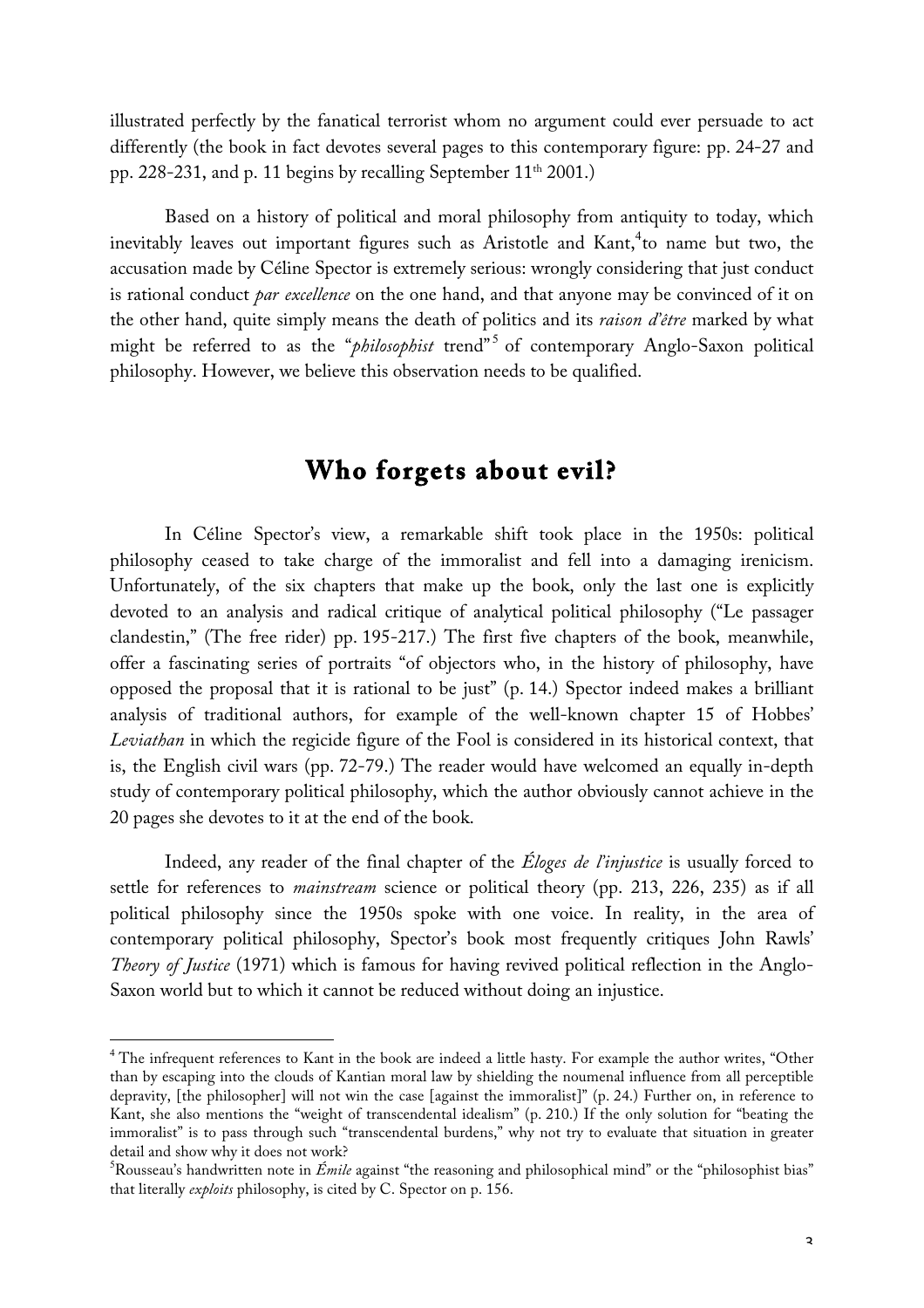While Spector is entirely convincing in showing, as others have, <sup>6</sup> that the principles of justice in Rawls are chosen by disembodied partners whose "sense of justice" seems rather utopian, she is somewhat less persuasive when she states that for Rawls all the figures of evil may be reduced to the benign figure of the free rider who uses institutions while failing to pull his own weight. Spector thus wonders:

How could [Rawls] simply assimilate the intolerant with the free rider and overlook the desire to exclude, humiliate, dominate, intimidate or even impose oneself through cruelty? Obsessed with the architecture of his cathedral (The Theory of Justice,) could Rawls have simply *forgotten about evil*? The intolerant person is perceived [by Rawls] as a free rider who has little inclination to gratitude and refuses to pay his share to free institutions (pp. 199 and 212.)

However, it cannot easily be claimed that Rawls equates the intolerant, such as the fanatic member of a sect, with the ungrateful free rider. Indeed, with regard to intolerance, Rawls does not reduce moral failings to mere fraud but simply specifies, in the passage mentioned by Spector, that the intolerant effectively behave like free riders if they complain that they are not tolerated. In that text, Rawls asks if in a liberal society it is possible for an intolerant individual or group to legitimately complain about not being tolerated. Such a complaint indeed seems inconsistent: how can we demand that others adopt an attitude that we do not adopt ourselves? The intolerant person who makes this type of complaint is then behaving like a free rider<sup>7</sup>. In Rawls, therefore, the analysis of free riding is made not to characterise the phenomenon of intolerance – which, for him, might also include the "desire to exclude, humiliate, dominate, intimidate" – but rather as part of a response to the question of knowing whether the intolerant should be tolerated, which is not exactly the same thing. It is therefore not entirely certain that contemporary political philosophy forgot about evil; in any case, the Rawlsian analysis of intolerance is not proof enough.

Symmetrically, could one not reproach other philosophers mentioned in other chapters for also being guilt of "forgetting evil" in the sense of not wanting to confront it? For example, Céline Spector's proposed interpretation of the conclusion of David Hume's *An Enquiry Concerning the Principles of Morals* (1751), stimulating though it may be, needs to be considered in perspective. In this work, Hume's spokesman is a character to whom he refers as the "sensible knave" and who believes that while generally speaking "honesty is the best policy," the "wisest person is the one who obeys the general rule except for taking advantage of all the exceptions," when our "dishonest or treacherous act will make a considerable addition to [our] fortune without greatly weakening the bonds that hold society together."8 According to Spector, Hume had absolutely no convincing *response* to make to such discourse, thereby acknowledging the indemonstrable rationality of just conduct. Once again this failure by a philosopher shows that the sensible knave must be forced to act justly, because it will not be possible to convince him of it.

<sup>&</sup>lt;sup>6</sup> See Michael Sandel, *Liberalism and the Limits of Justice*, Cambridge University Press, 1982 (cited p. 210).<br><sup>7</sup> See John Rawls, *A Theory of Justice*, Harvard University Press, 1971, §59, pp. 339-340.

<sup>8</sup> David Hume, *An Enquiry Concerning the Principles of Morals,* Oxford University Press, 1998, p. 75.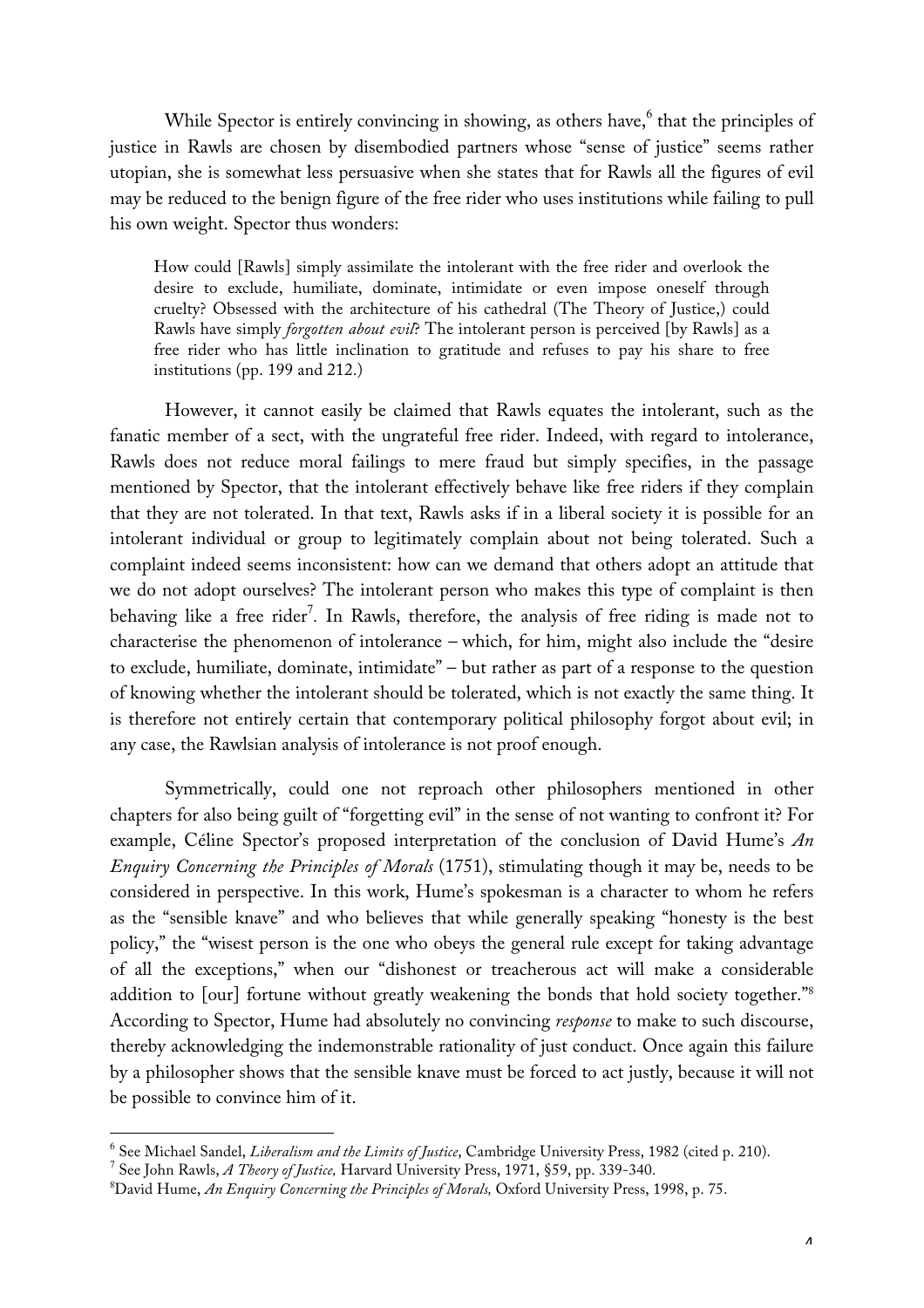Nevertheless, a slightly different interpretation is also possible. What Hume was perhaps trying to show in this challenging text is that private interest, even when tempered by an acknowledgement of the social use of rules of justice, cannot be the ultimate motive for carrying out truly – not only apparently – just actions. The ultimate motive must therefore lie in a true *disposition* towards justice, in other words the virtue of honesty that the individual living in society is supposed to acquire. Hume therefore does not expose philosophy's failure to convince the immoralist but simply insists on the *raisons d'être* of the virtue of justice: the sensible knave deserves no response and does not disturb the Humian philosophical system.

## **Rationality in politics**

While Céline Spector's rather bold theory on the history of political philosophy perhaps needs to be further developed and qualified, her strictly philosophical theory in favour of the indemonstrable rationality of just conduct also requires further clarification. Indeed, there is some ambiguity regarding what Spector means exactly by "political rationality." Does she consider this to be solely the rationality of allegiance, i.e. the obedience of political subjects to laws and conventions, or does she also include the rationality of political decisions and judgements? If a political decision is a response to the question: "Regarding this issue, what should be done today and how?" and, once that decision is formulated as votes, legislative acts, decrees and even direct action, it affects the lives of all the citizens in a city or country, then is it possible to conceive that a radically evil figure may nonetheless be capable of taking political decisions that are rationally acceptable because they maximise his own interest? If this were the case then "political rationality" would be entirely separate from any regard for justice.

However, the author does not seem prepared to go that far and acknowledge the existence of "good Nazis" or "good terrorists," in the sense that these individuals are rational and develop the means to accomplish their horrific political aims. <sup>9</sup> As she writes in her conclusion, terrorists are not out-and-out schemers whose effective "political action" serves merely to maximise their utility (p. 228.) However, her refusal to consider the terrorist enterprise as rational appears to go against the very definition that Spector gives to political rationality in her introduction:

 $\overline{a}$ 

<sup>&</sup>lt;sup>9</sup> On this matter, the reference made in the book to the case study of the so-called "rational Nazi" needs to be developed further. Incidentally, on page 26, note 2 of *Éloges de l'injustice* it states: "Following Hilary Putnam's lead, Elizabeth Anscombe and Vincent Descombes addressed the [rational Nazi] issue." We have to invert the first two names because it was in fact Elizabeth Anscombe (*Intention*, 1957) who preceded Hilary Putnam (*Reason, Truth and History*, 1981) and Vincent Descombes (*Philosophie du jugement politique*, 1994) in addressing the issue of the "good Nazi" (Anscombe) and the "rational Nazi" (Putnam).